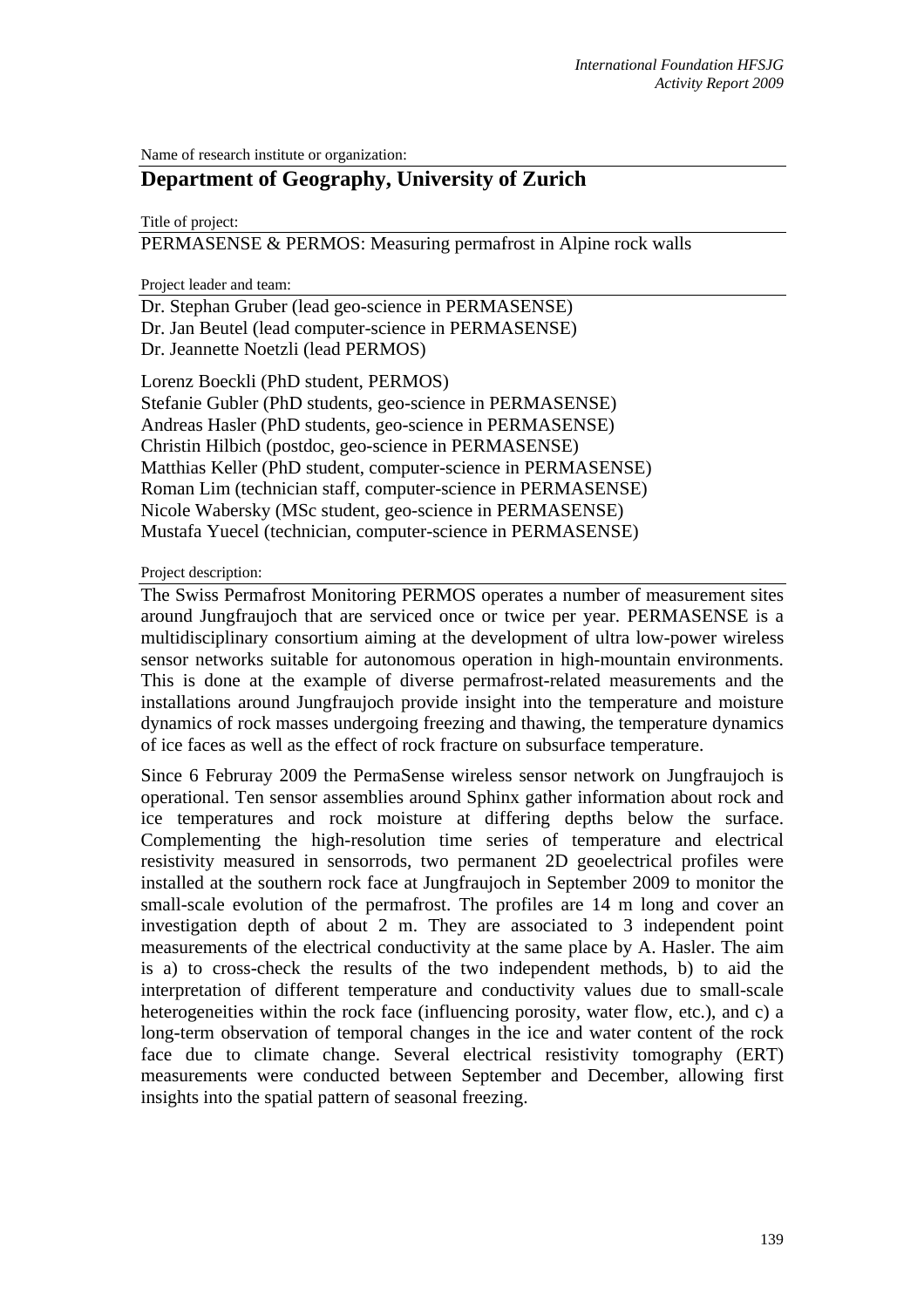*International Foundation HFSJG Activity Report 2009*



The Figure shows the vertical profile for 3 dates from mid September to end of October, with the colours representing different electrical resistivities. The resistivity is generally higher at the rock surface (due to dryer conditions) and decreases in deeper parts, representing slightly moister conditions. In addition, the upper part of the profile (right side), with higher resistivities than the lower part, exhibits a stronger resistivity increase with time than the lower part (left side). Such spatial and temporal differences will be investigated in more detail during future measurements and compared with the sensor rods installed as part of the wireless sensor network.

#### Key words:

Permafrost, monitoring, wireless sensor network

#### Internet data bases:

See www.permasense.ch and www.permos.ch.

#### Collaborating partners/networks:

Permafrost Monitoring Switzerland (www.permos.ch) and the National Center of Competence in Research on Mobile Information and Communication Systems NCCR-MICS (www.mics.org)

Scientific publications and public outreach 2009:

### **Conference papers**

Beutel, J., Gruber, S., Hasler, A., Lim, R., Meier, A., Plessl, C., Talzi, I., Thiele, L., Tschudin, C., Woehrle, M. & Yuecel, M. (2009): PermaDAQ: A scientific instrument for precision sensing and data recovery in environmental extremes. *Proceedings of the International Conference on Information Processing in Sensor Networks* (IPSN) 2009, San Francisco, California USA.

## **Data books and reports**

PERMOS 2009. Permafrost in Switzerland 2004/2005 and 2005/2006. Noetzli, J., Naegeli, B., and Vonder Muehll, D. (eds.), Glaciological Report (Permafrost) No. 6/7 of the Cryospheric Commission (CC) of the Swiss Academy of Sciences (SCNAT), 100 pp.

## **Magazine and Newspapers articles**

«Dem Berg den Puls gefühlt» UZH Unimagazin Nr. 3 2009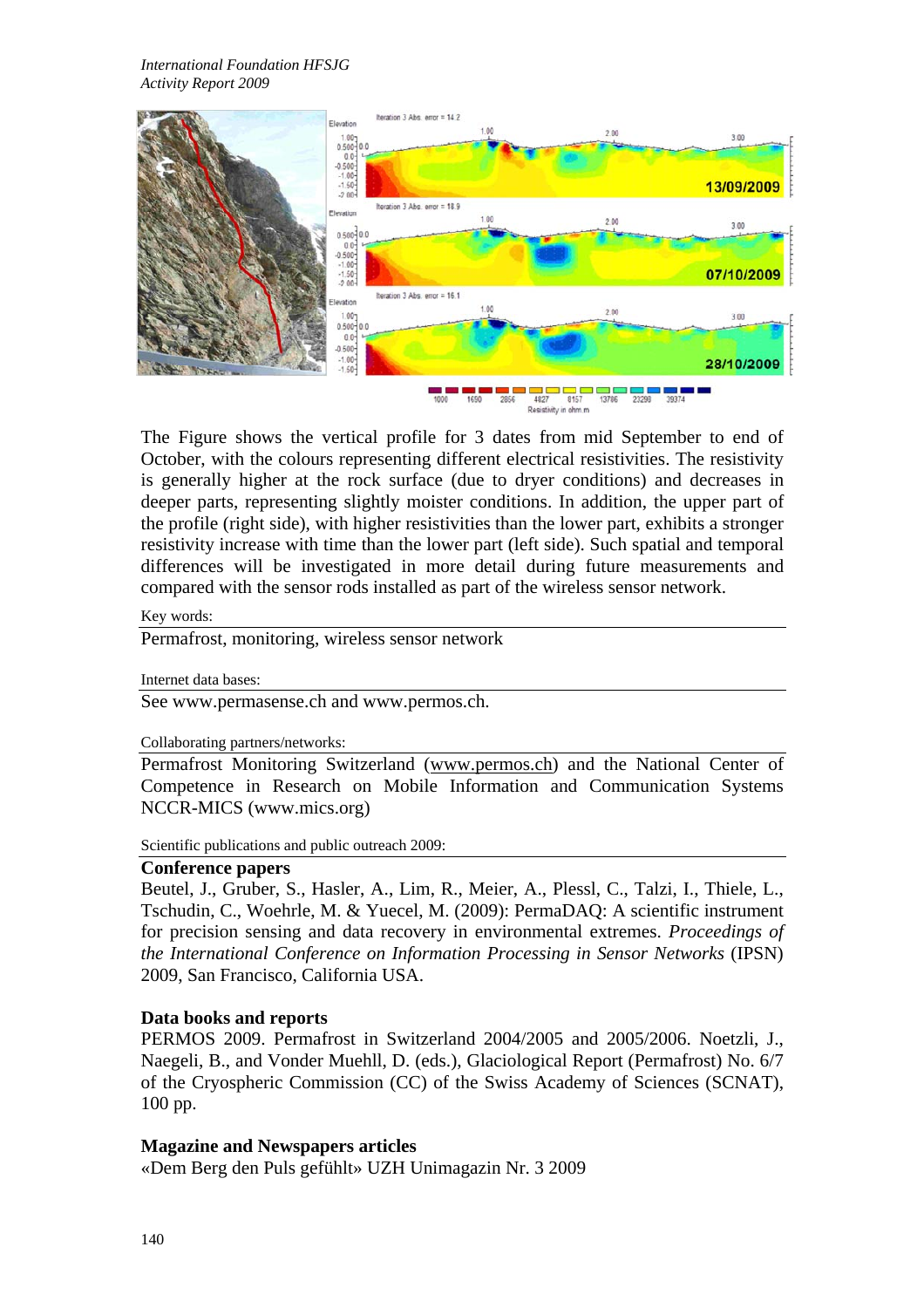Beutel, J. & Gruber, S. 2009. «The quest for uptime in the mountains» MICS newsletter, März 2009.

## **Radio and television**

«Abenteuer Wissen» ZDF 26.08.2009, produced by Taglicht Media

Address:

Department of Geography University of Zurich Winterthurerstr. 190 CH-8057 Zurich, Switzerland

Contacts:

Stephan Gruber Tel.: +41-1-635 51 46 Fax: fax: +41-1-635 68 41 e-mail: stephan.gruber@geo.uzh.ch URL: www.geo.uzh.ch